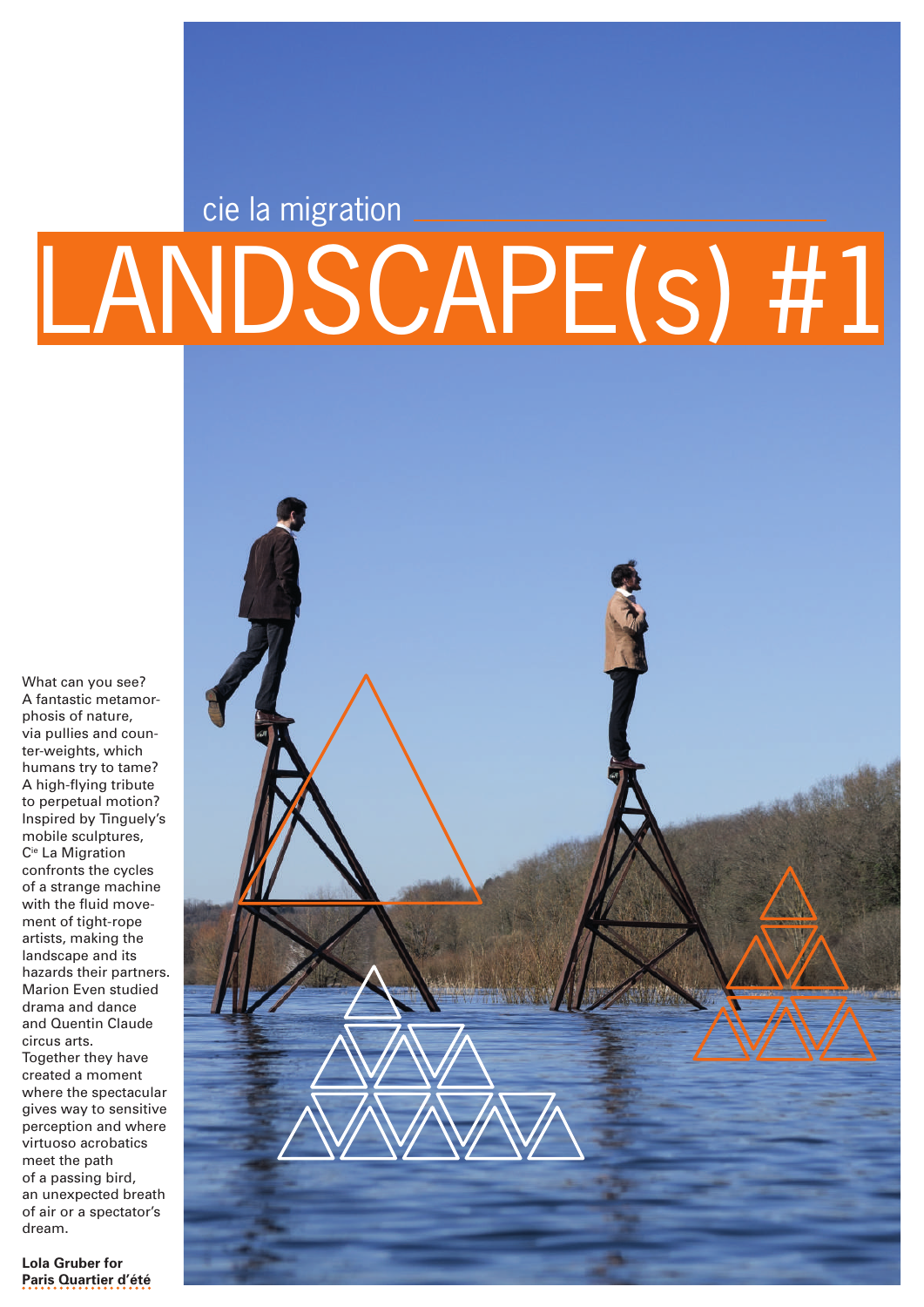### LANDSCAPE(S): A DIPTYCH

**What is landscape? How do we view it? How can we enhance it, promote it? At a time when we consider it to be mastered and conquered, we want to offer a different perspective…** 

**To view in a different light a submarine base, a mountain or intensely cultivated land. We want to bring poetry back into a world which often seems hostile apart from human relationships.**

**Starting from the premise that western society thinks of the environment as a territory divided into properties, can we think of landscape other than from an economic or territorial point of view? We want to redefine a dialogue, a way of living together which seems to have disappeared. Our respective training has led us to the same question: how can we exist in landscape?** **How does art exist outside places which are dedicated to it? We want to study the relationship between Man and Landscape through two different points of view: – LANDSCAPE(s)#1 is a first frontal form backing onto an open space, creation 2016 – LANDSCAPE(s)#2 is a second circular form, première 2019**

# KINETIC ART

**The central element of the project is a new circus apparatus, a rotative double wire created and tested at the Centre National des Arts du Cirque (CNAC). It is a metallic structure which is kinetic and wind sensitive, turning two tight-rope wires around a moving axle. It is like a big pendulum in perpetual** 

**movement, allowing artists to engage in acrobatics and tightrope work between 30cms and 4.40m above the ground.** 

**This structure is just as adapted to a soloist standing out from the chorus as to creating strong collective scenes in which artists engage with each other. It's a real playmate. We have to be continually attentive to what it does as well as leading it where we want it to go. The challenge is for artists and structure to compose together.**

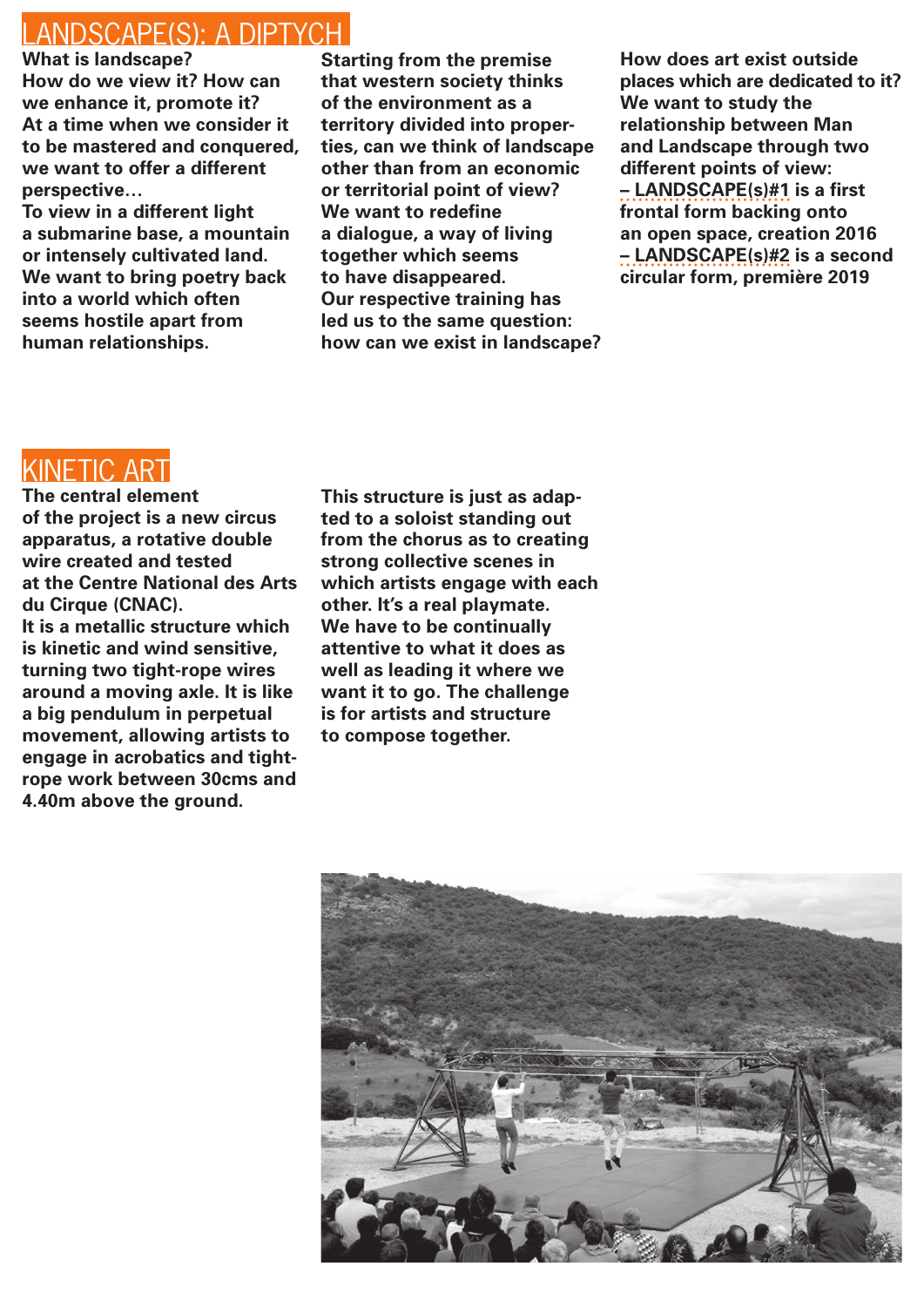### BIOGRAPHIES:

**Quentin Claude studied at the Centre National des Arts du Cirque de Châlons-en-Champagne (CNAC).**

**Marion Even, after studying at the Conservatoire Régional de Besançon, created the Cie A Corps Ecrits, and received her Master's degree in dance at the University Paris 8 in Saint-Denis.**

**Gaël Manipoud studied at the Ecole Supérieure des Arts du Cirque de Bruxelles (ESAC). Jean-Christophe Feldhandler is a percussionist, he created Quatuor Hêlios, and has been working in contemporary music for 30 years.**

# COPRODUCTIONS, RESIDENCIES, SLIPPOR

**L'Abattoir** – CNAR de Chalon-sur-Saône / **Le Théâtre** – Scène Nationale de Saint-Nazaire / **Le Sirque** – PNAC de Nexon en Limousin / **Ville de Caen** "Eclat(s) de Rue" / **CirQ'ônflex, plateforme pour le cirque** – Dijon / **ARMO** – Cie Jérôme Thomas / **Théâtre Mansart** – Dijon / **La Transverse** – Corbigny / **Centre Social et Culturel du Parmelan** – Annecy / **Théâtre Gaston Bernard** – Châtillon-sur-Seine / **Château du Grand Jardin** – Joinville **Collège Côte Legris** – Épernay / **La Maison de Courcelles** / **Château de Monthelon** – Montréal (FR.) / **ENACR** de Rosny-sous-Bois / **Balthazar** – Montpellier / **Académie Fratellini** – Saint Denis /

# ARTIST AND TEAM:

**Writers:** Marion Even et Quentin Claude **Stage director:** Marion Even **Artists:** Quentin Claude & Gaël Manipoud **Musical Creation:** Jean-Christophe Feldhandler **Artistic advice and support:** Jérôme Thomas **Production and administration:** Hugo Claude

# WITH THF SUPPORT OF

**CircusNext** – A European cooperation project dedicated to emerging authors in the field of contemporary circus coordinated by Jeunes Talents Cirque and supported by the European Commission **SACD Processus Cirque** / **DRAC Bourgogne Franche Comté** / **Conseil régional de Bourgogne Franche Comté Conseil départemental de la Côte d'Or** – lauréat Jeunes Talents Côte d'Or / **Ville de Dijon** / **DRAC Champagne-Ardenne et Rectorat de la Marne** / **Affluences** – Réseau bourguignon du spectacle vivant /



**Artistic team:** Quentin Claude & Marion Even 06 99 46 71 26 compagnie@lamigration.fr

#### **Production, Administration and Marketing:**  Hugo Claude

07 67 90 64 98 production@lamigration.fr

lamigration.fr



**Les Préalables, Festival Alba La Romaine - La Cascade - June 2016**